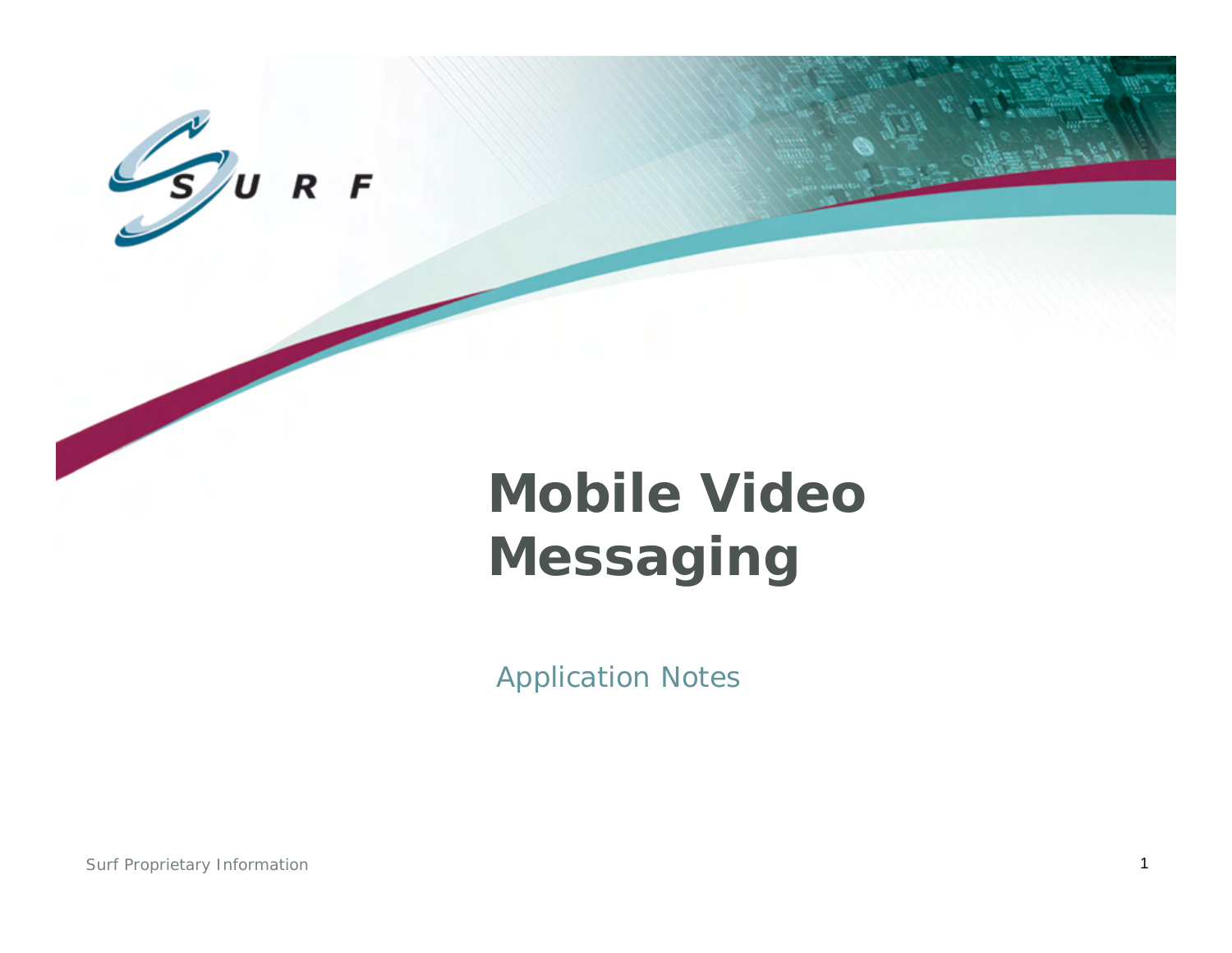# **Multimedia Messaging Multimedia Messaging**

- » Critical mass of videoenabled phones has been reached
- » Interoperability between handsets is a must (note SMS lesson)
- » Video content is easy to create and meaningful
- » A vehicle for other services: commercials, movie trailers, news…
- » Video transcoding should be accelerated to reach an acceptable cost-effective solution





#### *Source: Strategy Analytics 2005*

#### **Start of Video Messaging**

www.surf-com.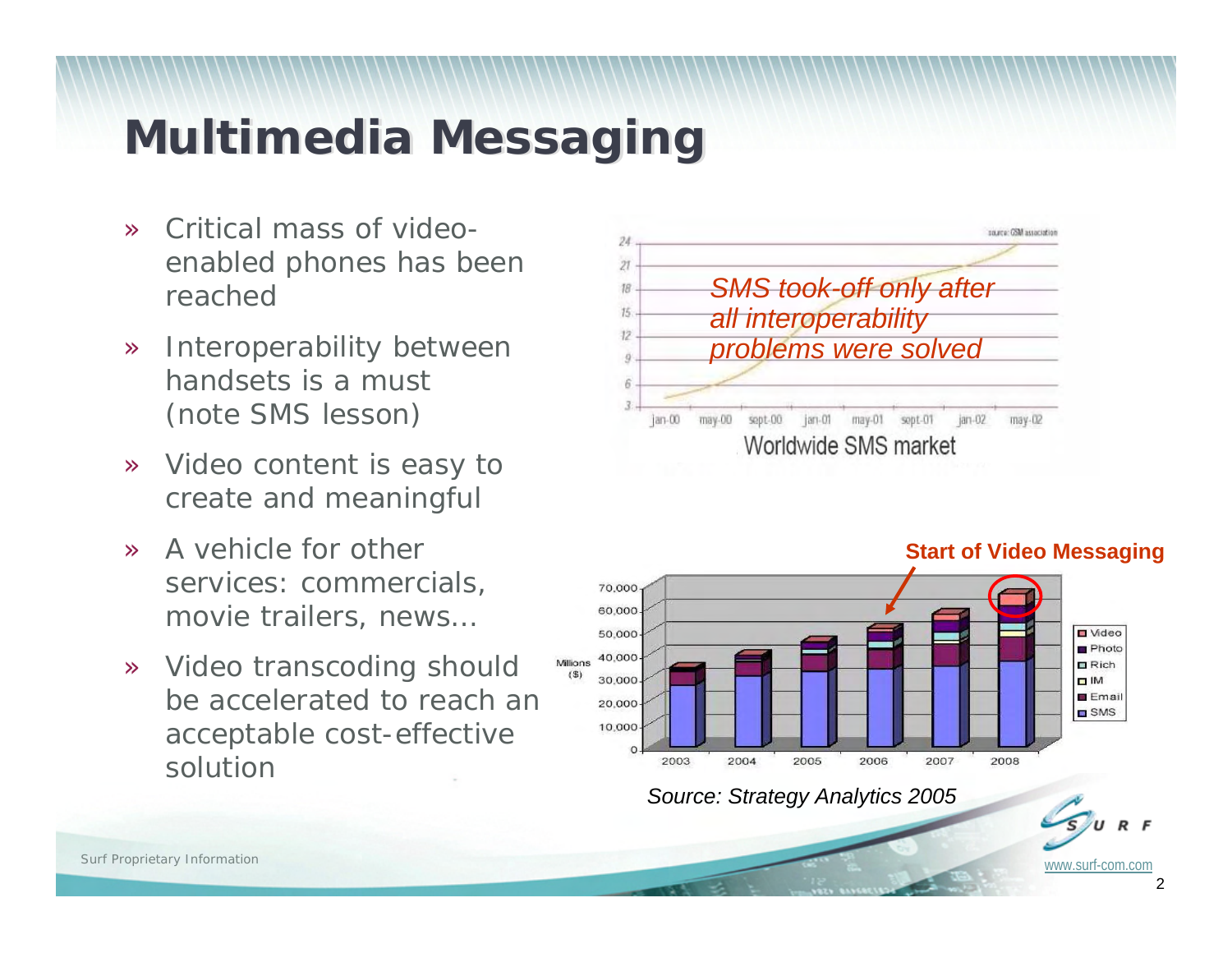# **Messaging Applications and Services Messaging Applications and Services**

#### »MMS

- $\Box$  For subscribers: gives the ability to create compelling content and share it
- $\Box$  As service:
	- » News and sports clips
	- » Commercials
	- » Sponsorships for subscriber messaging
- » Video Mail
	- $\Box$ The natural evolution from Voice Mail
- »**Other** 
	- $\Box$ Personalized / location based e-Commerce
	- $\Box$ Events promotions and multimedia newsletters
	- $\Box$ Receive video clip directly to cell phone via email

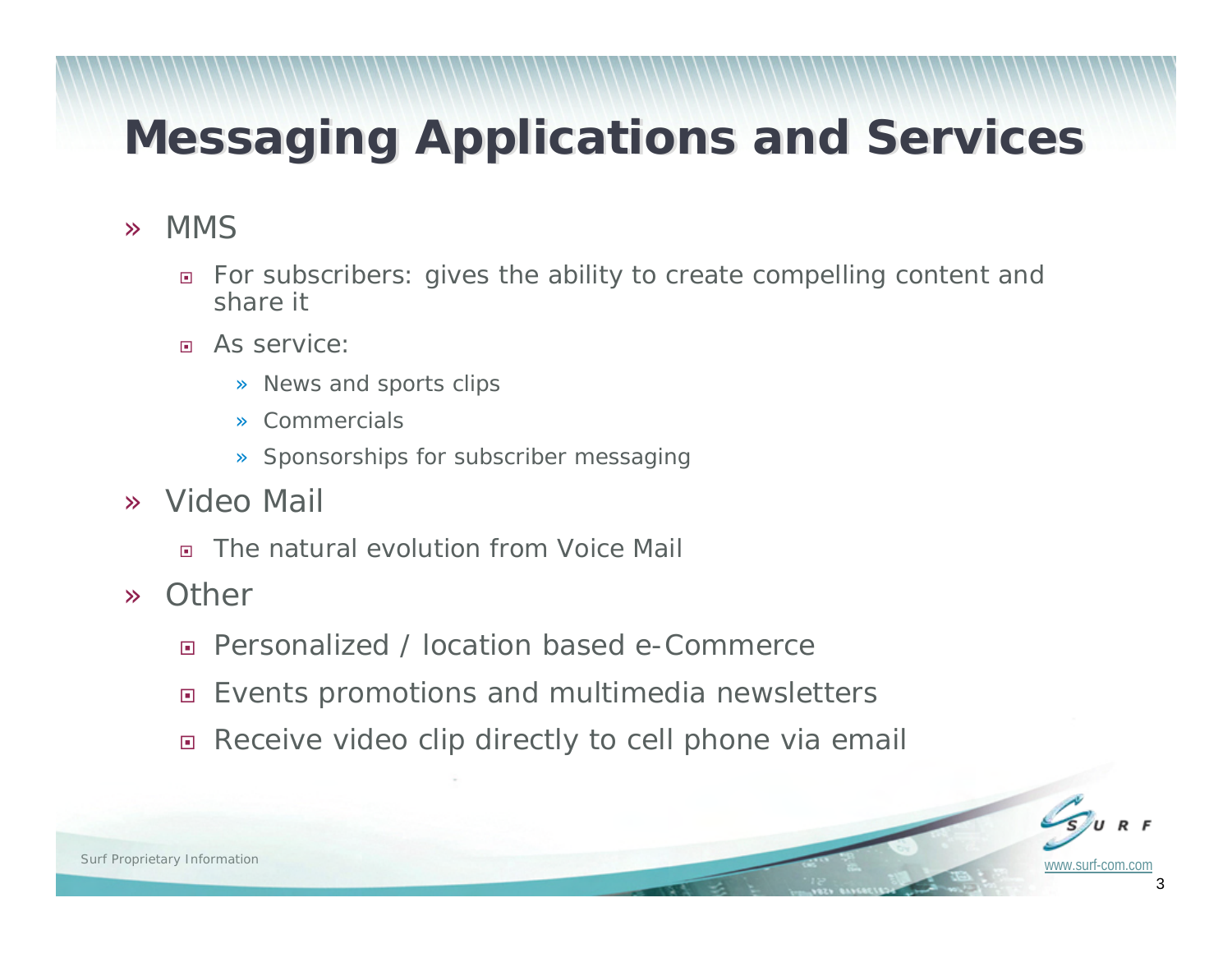### **MMS Content Adaptation Requirements**

- » File-based
	- $\Box$ Transcode video content (H.263, MPEG-4, [H.264\)](http://www.surf-com.com/media-processing-products/h264.html)
	- $\Box$ Resize to fit to any screen size
	- $\Box$ Down sampling of frame rate and bit rate
	- $\Box$ Support for 3GP, and MPEG-4 file format
	- $\Box$ Run to completion: Adopt content as fast as possible
- »**Streaming** 
	- $\Box$ Support for on-the-fly video conversion
	- $\Box$ Single file to multiple destinations in various formats
	- $\Box$ Support QoS, RTP, RTCP, RTCP-XR
- »High availability, scalable, accelerating solution
- »Integration of new and proprietary codecs
- »Native support for YUV-based stream

4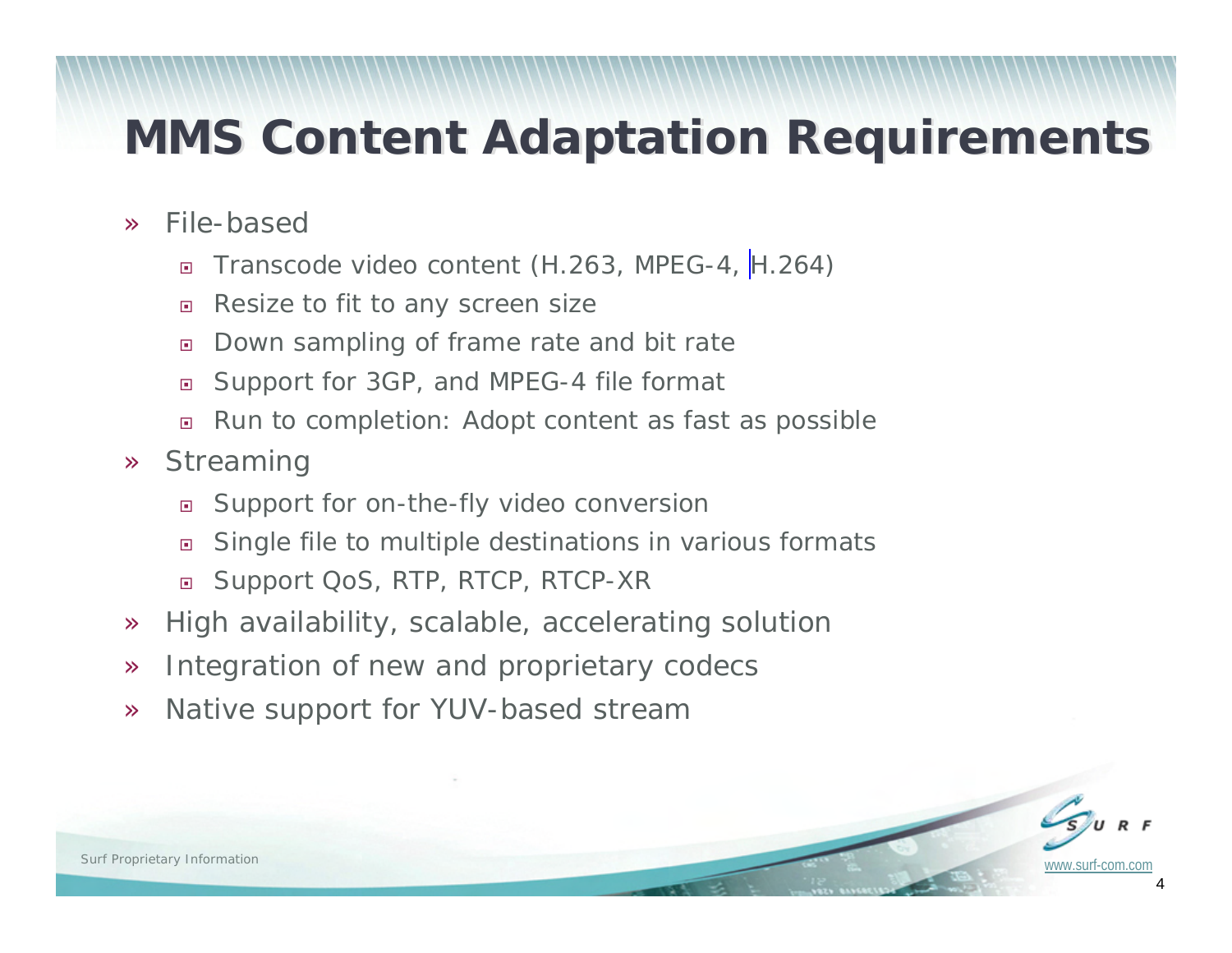### **Video Mail Requirements Video Mail Requirements**

- »Support for Voice & Video Interactive Response menu system (IV²R)
- » File-based
	- $\Box$ Transcode video content (H.263, MPEG-4, H.264)
	- $\Box$ Resize to fit to any screen size
	- $\Box$ Down sampling of frame rate and bit rate
	- $\Box$ Support for 3GP, and MPEG-4 file formats
	- $\Box$ Run to completion: adapt content as fast as possible
- » Streaming
	- $\Box$ Support for on-the-fly video conversion
	- $\Box$ Single file to multiple destinations in various formats
	- $\Box$ Support QoS, RTP, RTCP, RTCP-XR
- » Mobile
	- Support for 3G-324M
- »High availability, scalable, accelerating solution
- »Integration of new and proprietary codecs

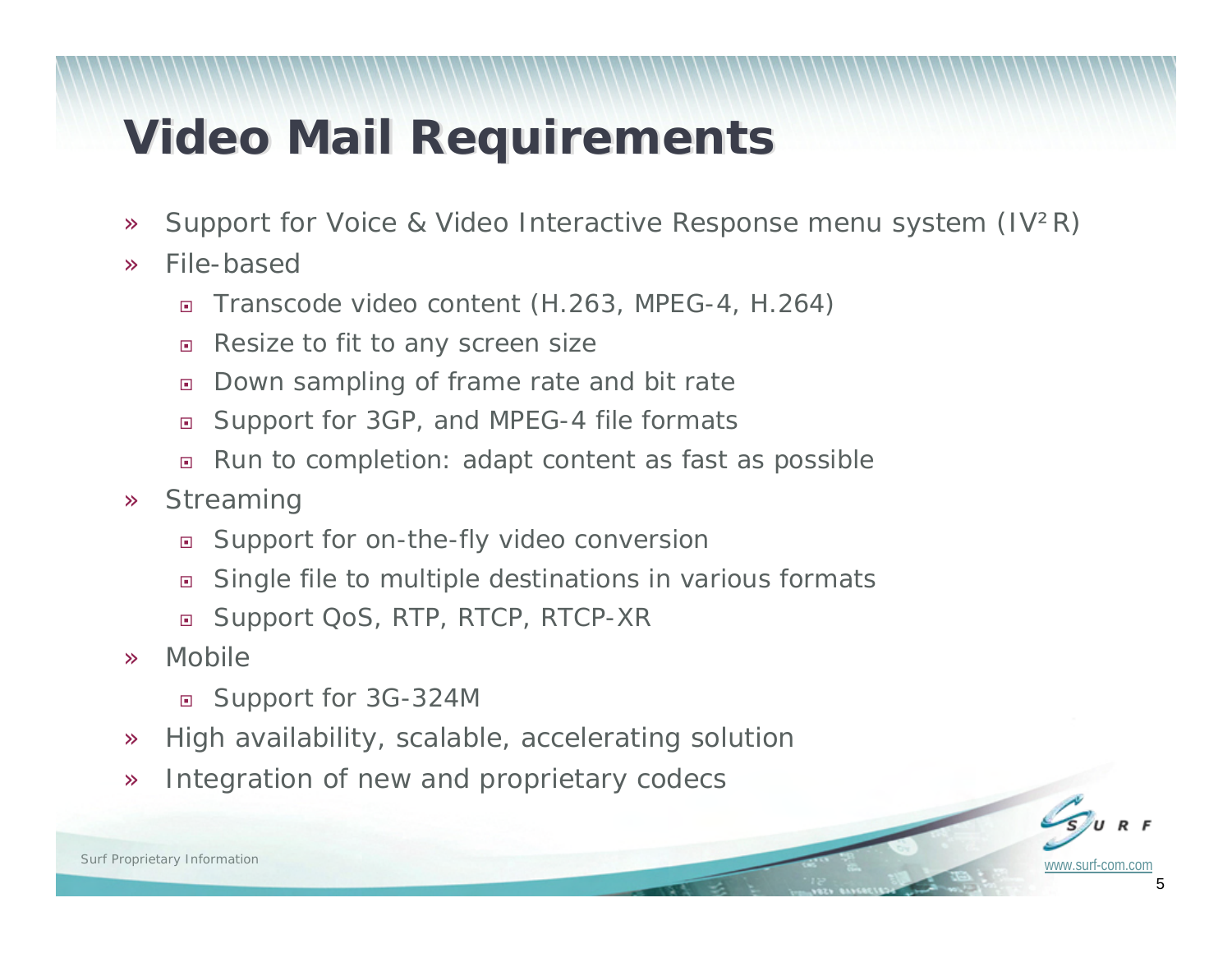### **AdvancedMC or PC-based System AdvancedMC or PC-based System**



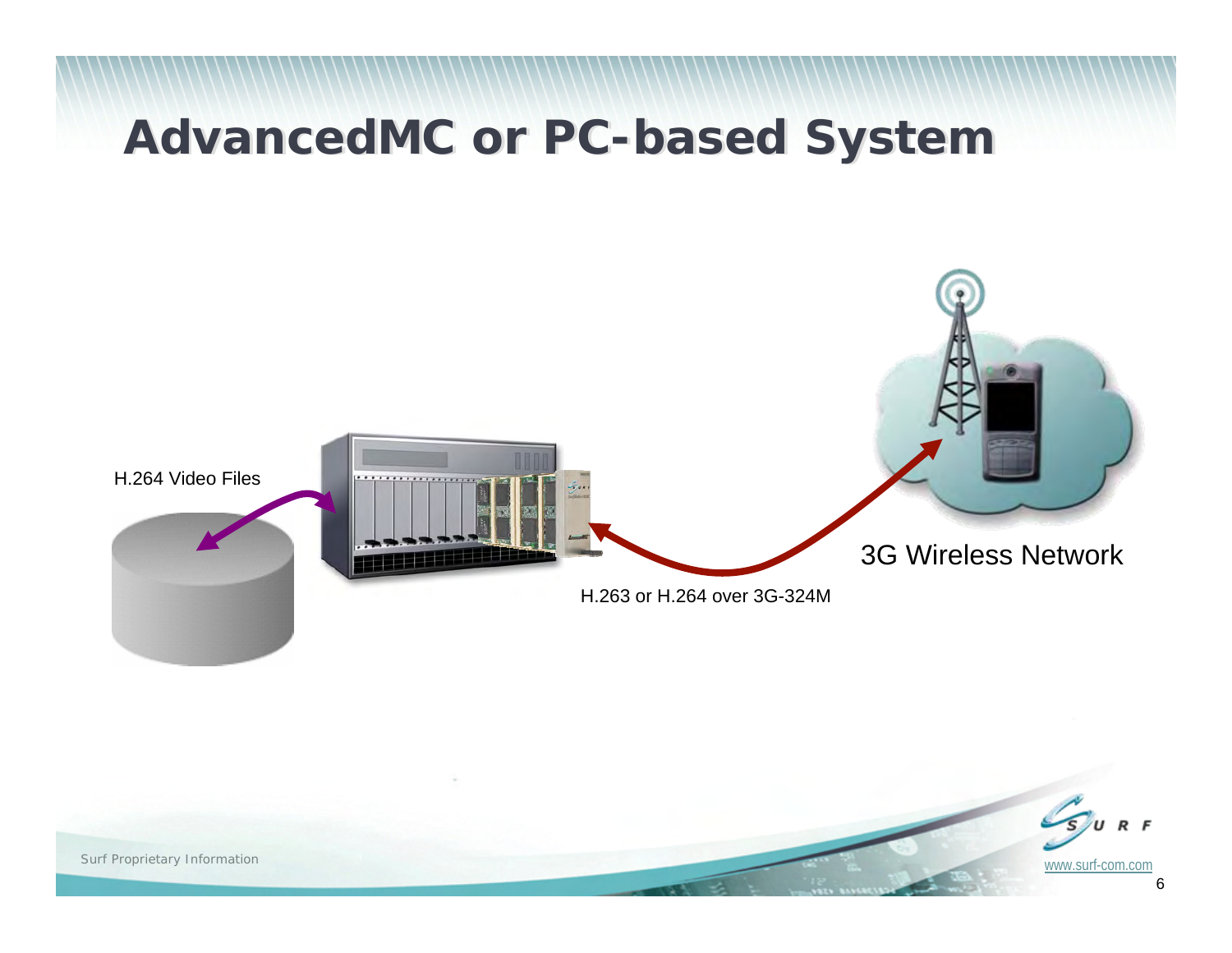# **Unique Features of Surf Offering Unique Features of Surf Offering**

- » **Manageability** – Single API and same resources for voice & video
- » **Performance** "Run to completion" mode for a shorten processing time
- **» Cost-Effective** High Storage  $\Leftrightarrow$  DSP throughput over 1000 G.711 streams
- » **Differentiation** Seamless integration of new codecs
- » **Reusability** - Easy migration path to advance platforms (µTCA, ATCA)



www.surf-com.com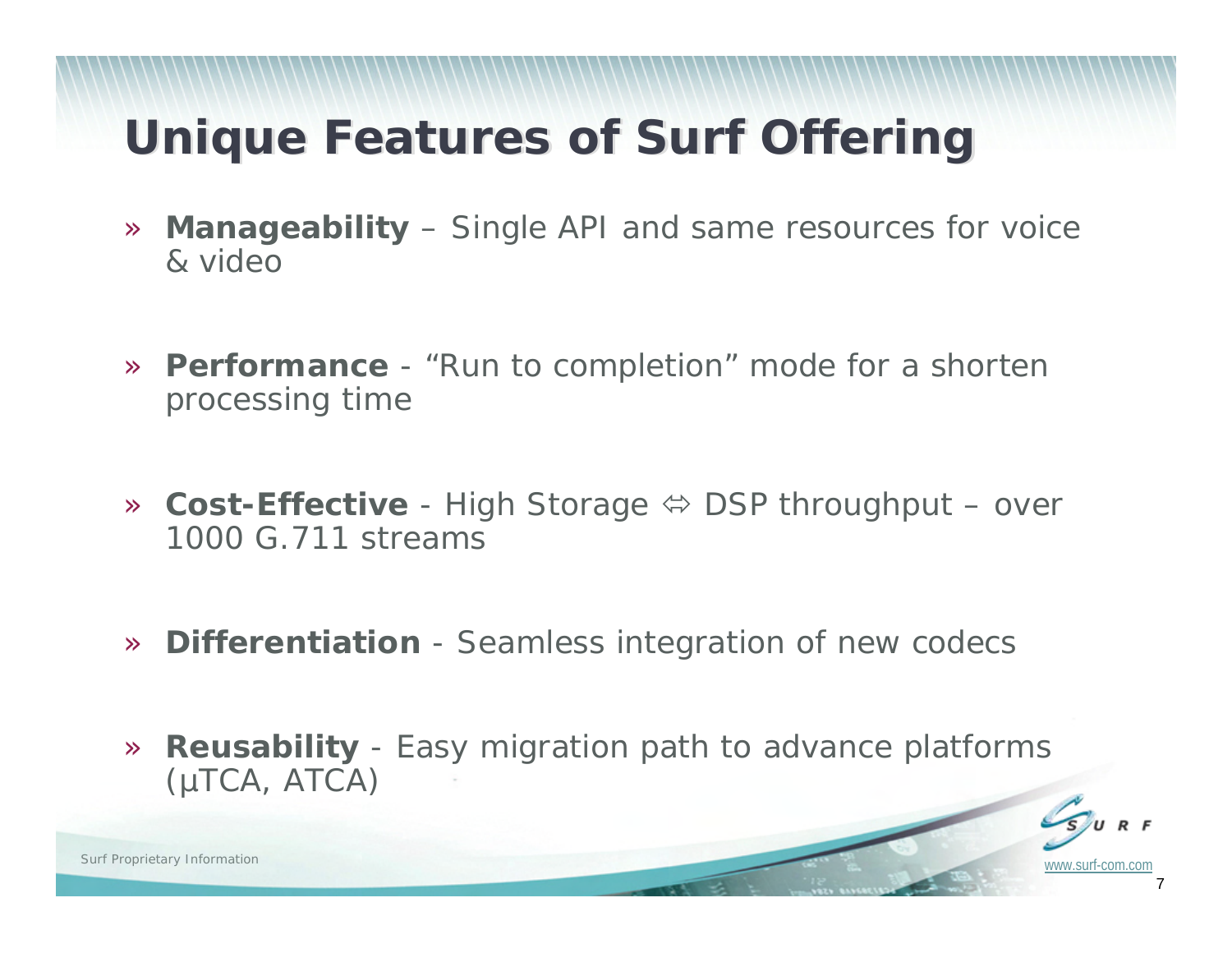### **Surf's Offering**



### **[SurfExpress/PCIe](http://www.surf-com.com/media-processing-products/pci-express-board.html)**

- »[Single-lane PCI Express card](http://www.surf-com.com/media-processing-products/pci-express-board.html)
- » SurfDocker architecture with up to 8 TI C64x family DSPs
- »2 x 1Gb Ethernet ports
- »H.100



### **[SurfRider/AMC](http://www.surf-com.com/media-processing-products/amc-board.html)**

- »AMC 2.0 form factor
- » SurfDocker architecture with up to 8 TI C64x family DSPs
- »iTDM
- » [Pre-integrated with leading xTCA](http://www.surf-com.com/media-processing-products/amc-board.html)  vendors

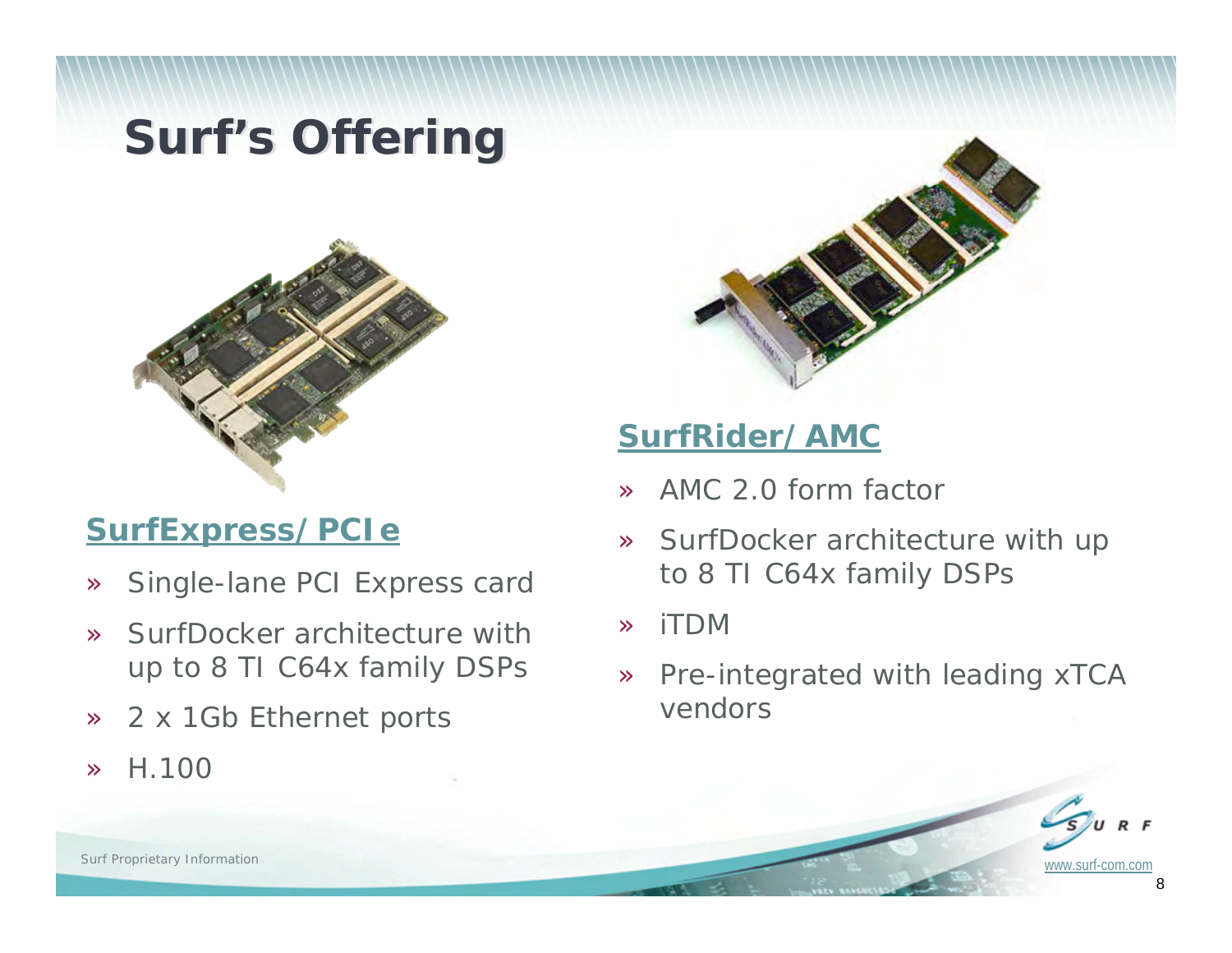### **Software Architecture Software Architecture**





www.surf-com.com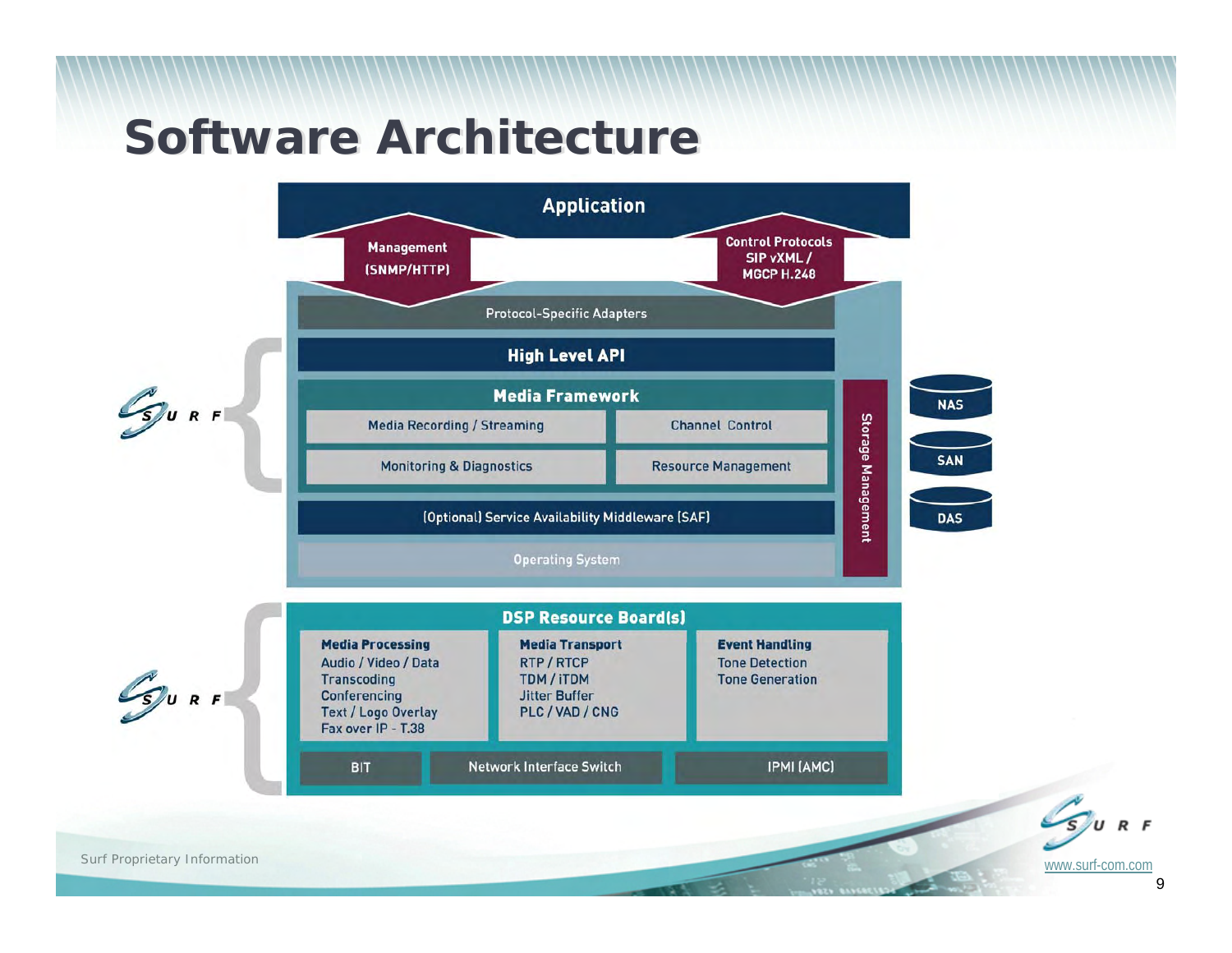### **Mobile Video Features Highlights Mobile Video Features Highlights**

- » 3G-324M support
	- $\Box$ H.324 Annex C
	- $\Box$ H.223 Annex A & B
- » H.223 running on the DSP for enhanced performance
- »H.245 running on the host
- »High-level 3G-324M APIs
- »MONA\* (H.324 Annex K - fast connect)





\* Roadmap feature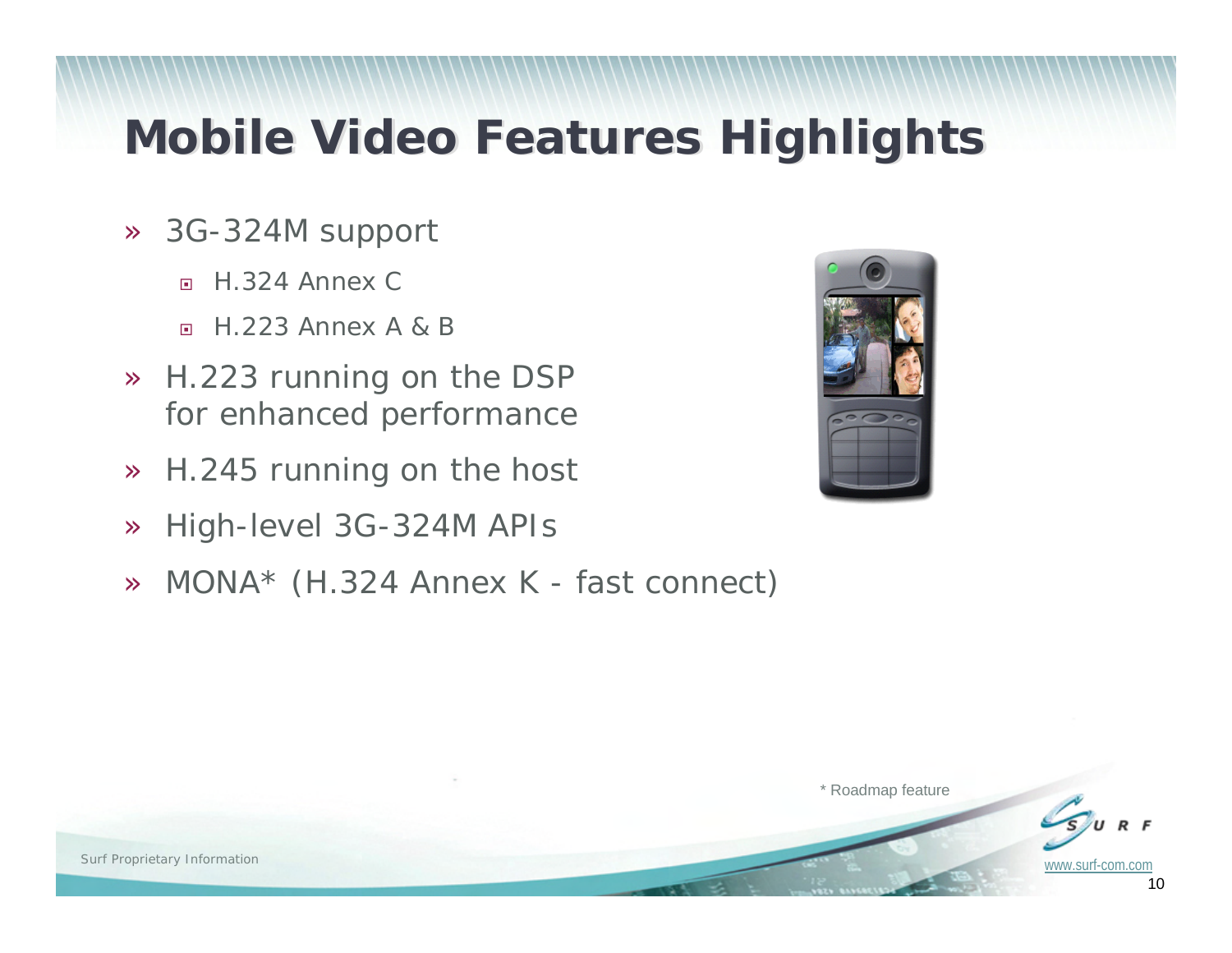# **Video Features Highlights Video Features Highlights**

- » Video Codecs (encode & decode)
	- $\Box$ MPEG-4
	- $\Box$ H.263
	- $\Box$ H.264
	- $\Box$ WMV9 (decode only)
- » Resolution
	- $\Box$ Any up to CIF
	- $\Box$  $VGA/D1*$
- » Frame Rate
	- $\Box$ 1-30FPS
- » CBR and VBR (constant/variable bit rate)
- »Configurable deblocking levels
- » Advanced Video Toolbox
	- $\Box$  Dynamic Text Overlay (Unicode)
	- $\Box$ Configurable frame rate
	- $\Box$ Bit rate change
	- $\Box$ Any resolution resize
	- $\Box$ Logo insertion
- » RTP Encapsulation
	- $\Box$ Multiple destination support
- » Jitter Buffer
	- $\Box$ Packet rearrangement
	- $\Box$ Packet loss handling

*\* Roadmap feature*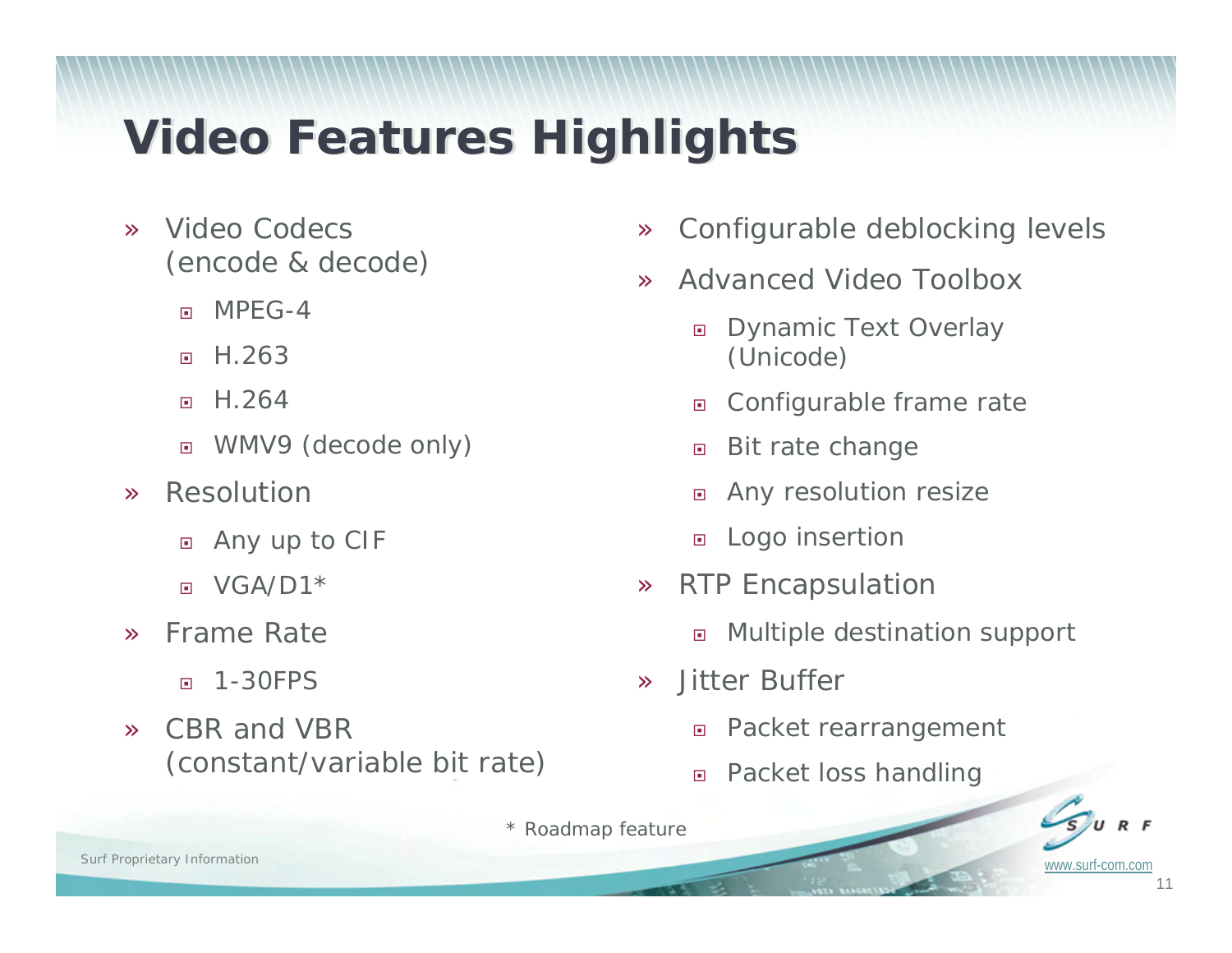# **Voice Features Highlights Voice Features Highlights**

- » Audio Codecs
	- $\Box$ G.711
	- $\Box$ G.726
	- $\Box$ G.723.1A
	- $\Box$ G.729AB
	- $\Box$ il BC
- » Extended Wireless Codecs
	- $\Box$ G. 722.2 (WB-AMR)
	- $\Box$ GSM FR
	- $\Box$ GSM EFR
	- 回 GSM NB-AMR
	- $\Box$ EVRC
	- $\Box$ AAC\*
	- 回 WMA9 (decode only)
	- $\Box$ QCELP\*
- » Echo cancellation
	- $\Box$ G.168 2002 Echo tail up to 128ms
- »Configurable Packet size
- » VAD, CNG, Packet Loss Concealment
- » RTP/RTCP
	- $\Box$ RFC 3550, 3551, 3389
- » Fixed/Adaptive Jitter Buffer
	- Up to 500 ms
- »Caller ID Detect/Generate
- » Tone and Events
	- $\Box$ Monitoring
	- $\Box$ Relay (RFC 2833)
	- $\Box$ Generation
	- $\Box$ User-defined tones

*\* Roadmap feature*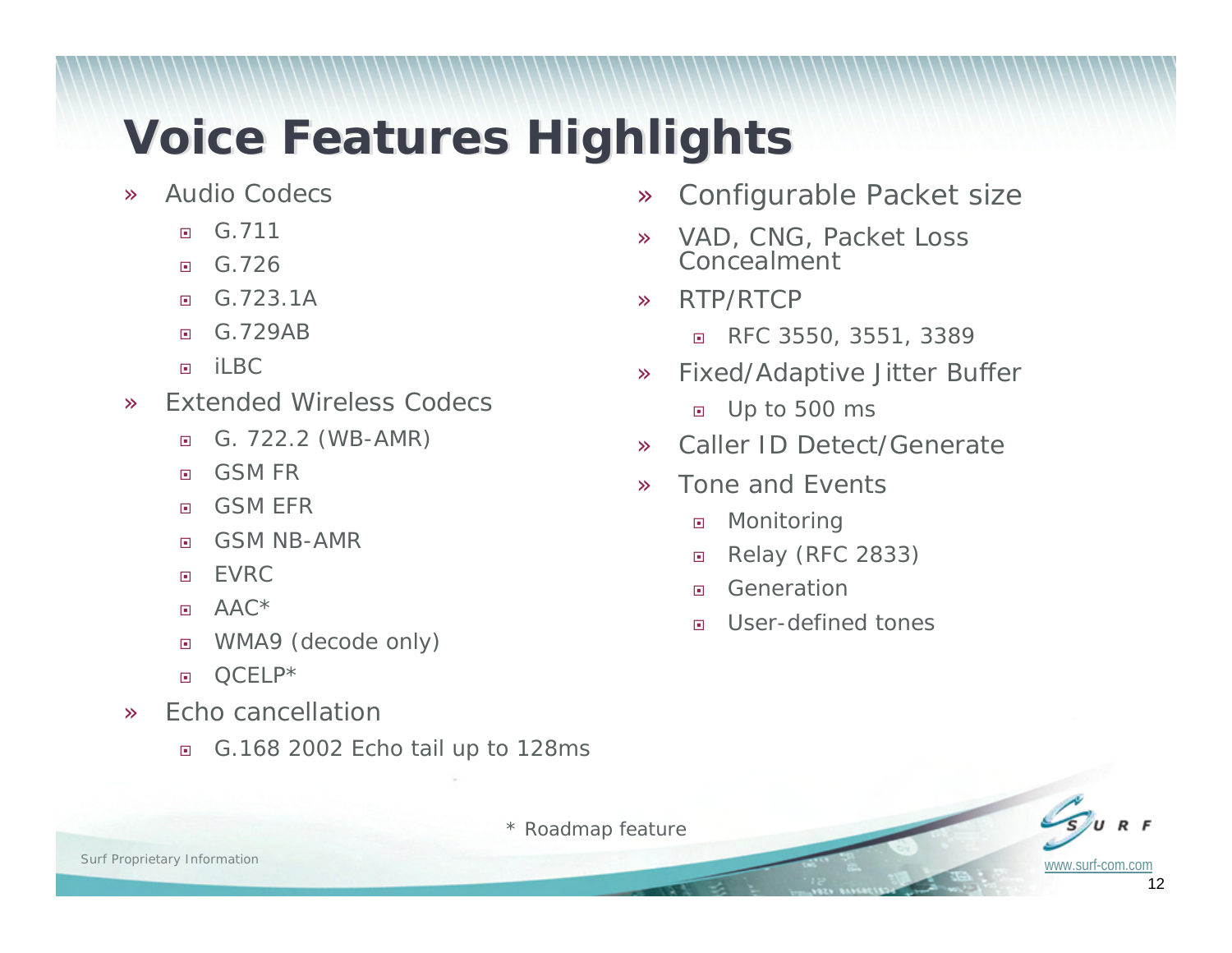### **Conferencing & Streaming Conferencing & Streaming**

#### **Conferencing**

- » Up to 256 TDM or IP audio conferencing participants on a single DSP
- »Dominant speakers detection
- » Up to 100 **active** video participants
- » Up to 16 **displayed**  participants
- » Configurable video conference layouts
- » Text & image overlay on conference output

### **Streaming**

- » Play/Record of any channel from/to file
- » Supported file formats
	- $\Box$ 3GP
	- $\Box$ M<sub>P4</sub>
	- ASF (WMV9)
	- **In** AVI\*
	- □ SRF (proprietary)
- » Supports more than 1000 concurrent G.711 streams

*\* Roadmap feature*

www.surf-com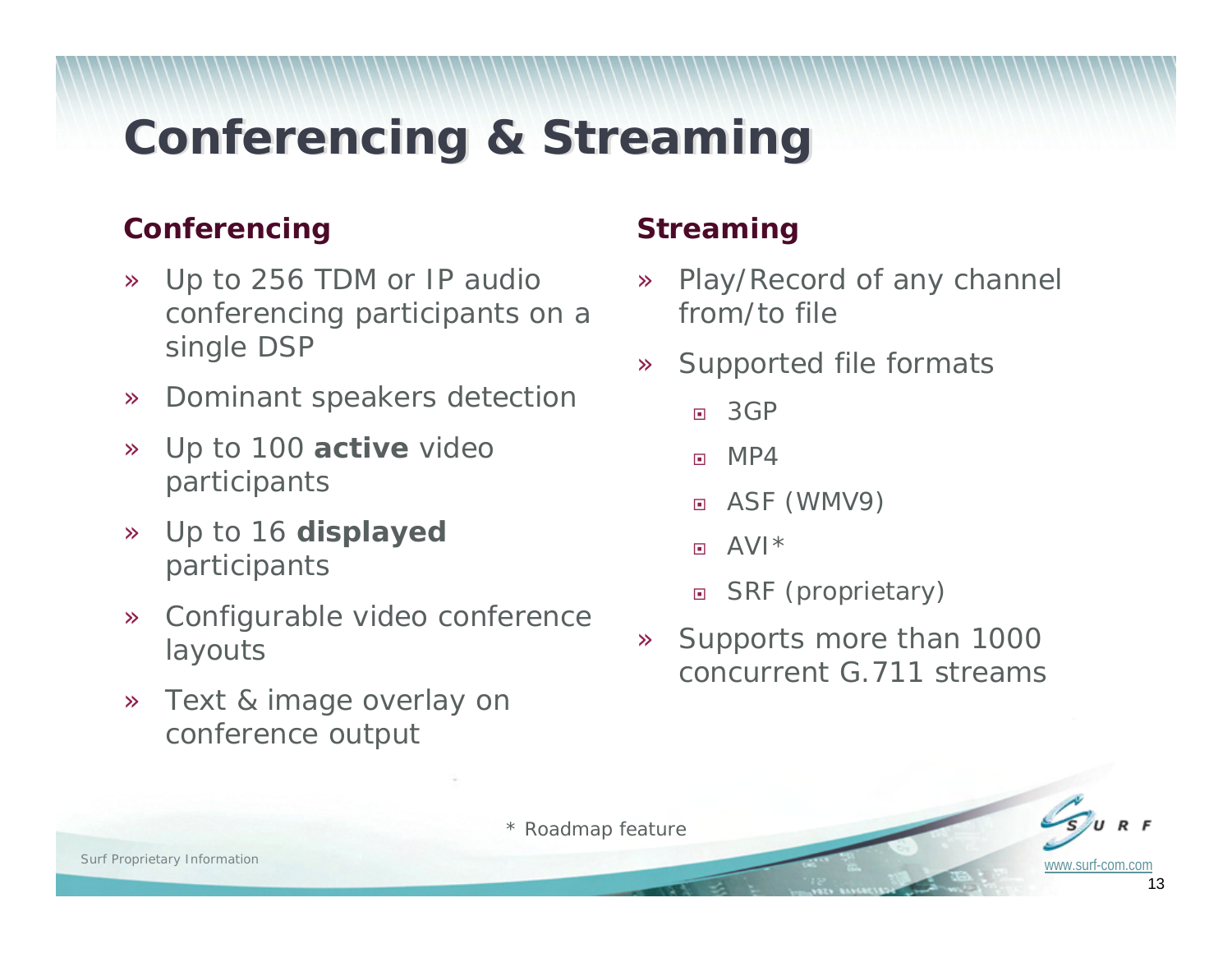### **Customer Benefits Customer Benefits**

- » **Flexible and scalable** hardware design results in:
	- $\Box$ **Cost-Effective** solution
	- $\Box$ **Saves Money** due to reduced R&D efforts
- » **One Stop Shop** for all your needs in multimedia processing
- » **Field-proven**: Surf products are used by many Tier-1 **TEMS**
- » Built–in diagnostics, providing **easier troubleshooting** and **better application** control
- » Complete SDK and high-level API ensures fastest **Time-to-Market**
- » Dedicated customer service team ensures **smooth development cycle**



14